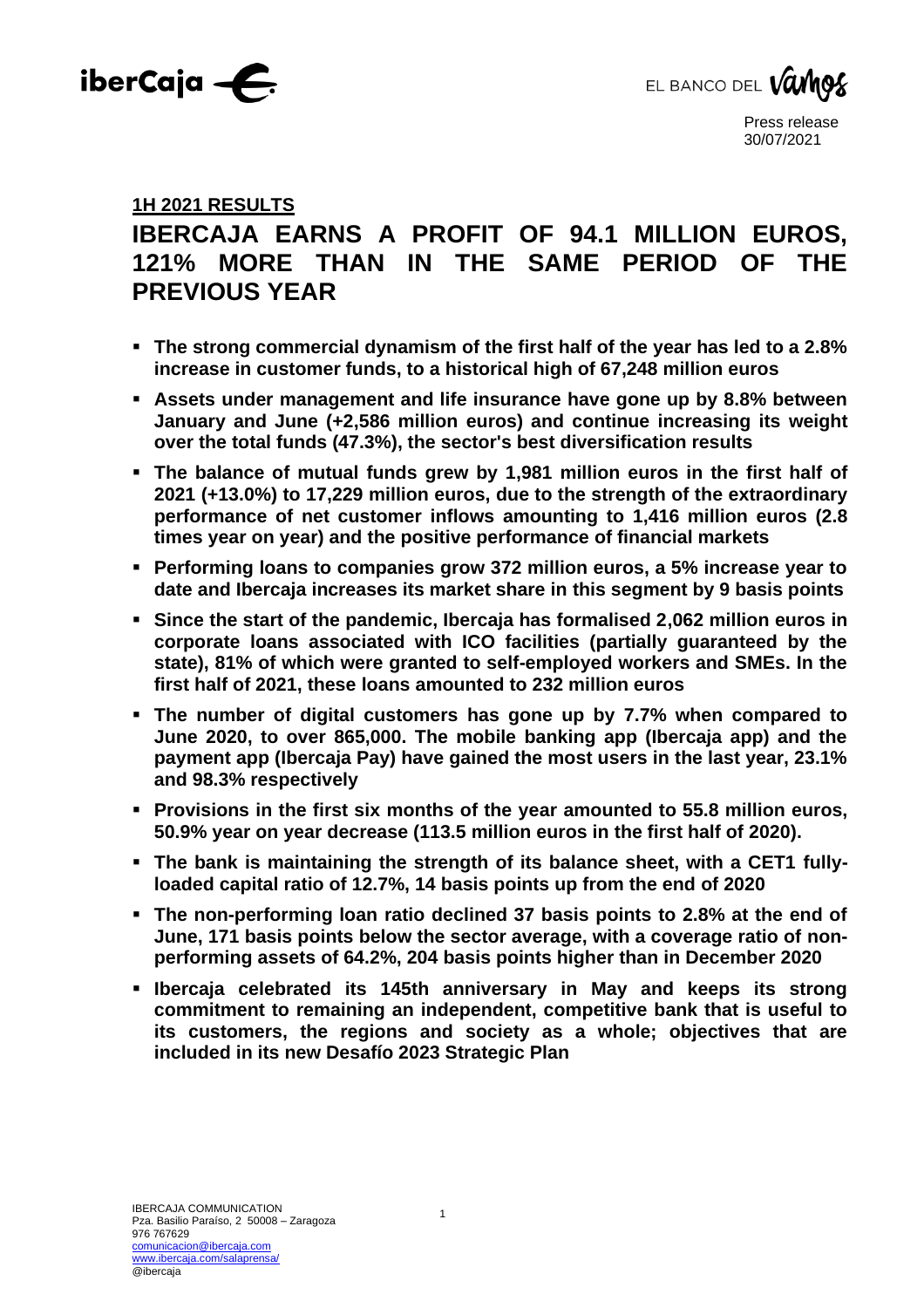



Zaragoza, 30 July 2021. The strong commercial dynamism shown by Ibercaja in the first half of the year has led to a 2.8% increase in its customer funds (1,837 million euros) to a historical high of 67,248 million euros. Additionally, the bank's diversification strategy in recent years as regards its handling of assets under management and life insurance products has led to this item representing 47.3% of total customer funds at the end of June.

Against a backdrop of economic recovery, albeit still strongly influenced by the pandemic and persistent low interest rates, the bank has registered 94.1 million euros in net profit in the first half of 2021 (121% year on year).

Ibercaja has maintained the financial soundness of its balance sheet, with CET1 a fully-loaded capital ratio of 12.7%, a strong liquidity position, 13,853 million euros, and coverage ratio of non-performing assets of 64.2%.

The bank celebrated its 145th anniversary in May and keeps its strong commitment to remaining an independent, competitive bank that is useful for its customers, the regions and society as a whole; objectives that are included in its new Desafío 2023 Strategic Plan

# **Mutual funds inflows and loans to companies – drivers of activity**

Ibercaja's performance in the first half of the year reflects its efforts to grow in personal and private banking, insurance and corporate banking segments as set forth in the Desafío 2023 Plan (its three-year strategic roadmap).

The 2.8% increase in customer funds in the first half of 2021 (1,837 million euros) is explained by the excellent performance of its assets under management and insurance products. This item has amounted to 2,586 million euros (+8.8%) since 31 December 2020, to 31,831 million euros. And it represents 47.3% of the bank's customer funds. Ibercaja has the highest relative weight of asset management and life insurance as a proportion of total customer funds of any financial institution in the Spanish banking sector.

In particular, Ibercaja's mutual funds continue on its excellent growth path. The volume assets under management amounted to 17,229 million euros, 1.981 million euros more than at the end of 2020 (+13%) and 3.242 million euros more than at the end of June last year (+23.2%). Net contributions in the period amounted to 1.416 million euros, up 2.8 times year on year. Ibercaja is the fourth banking group in Spain in terms of investment fund contributions between January and June. Its market share has grown in the last eleven consecutive quarters, to 5.75% at the end of June (+39 basis points in the last 12 months).

In line with its commitment to sustainability, Ibercaja keeps expanding the number of investment funds and pension plans that follow an ESG-based investment strategy. At the end of June, the volume of managed sustainable investment funds and pension plans amounted to 1,613 million euros, up by 81% on the end of 2020.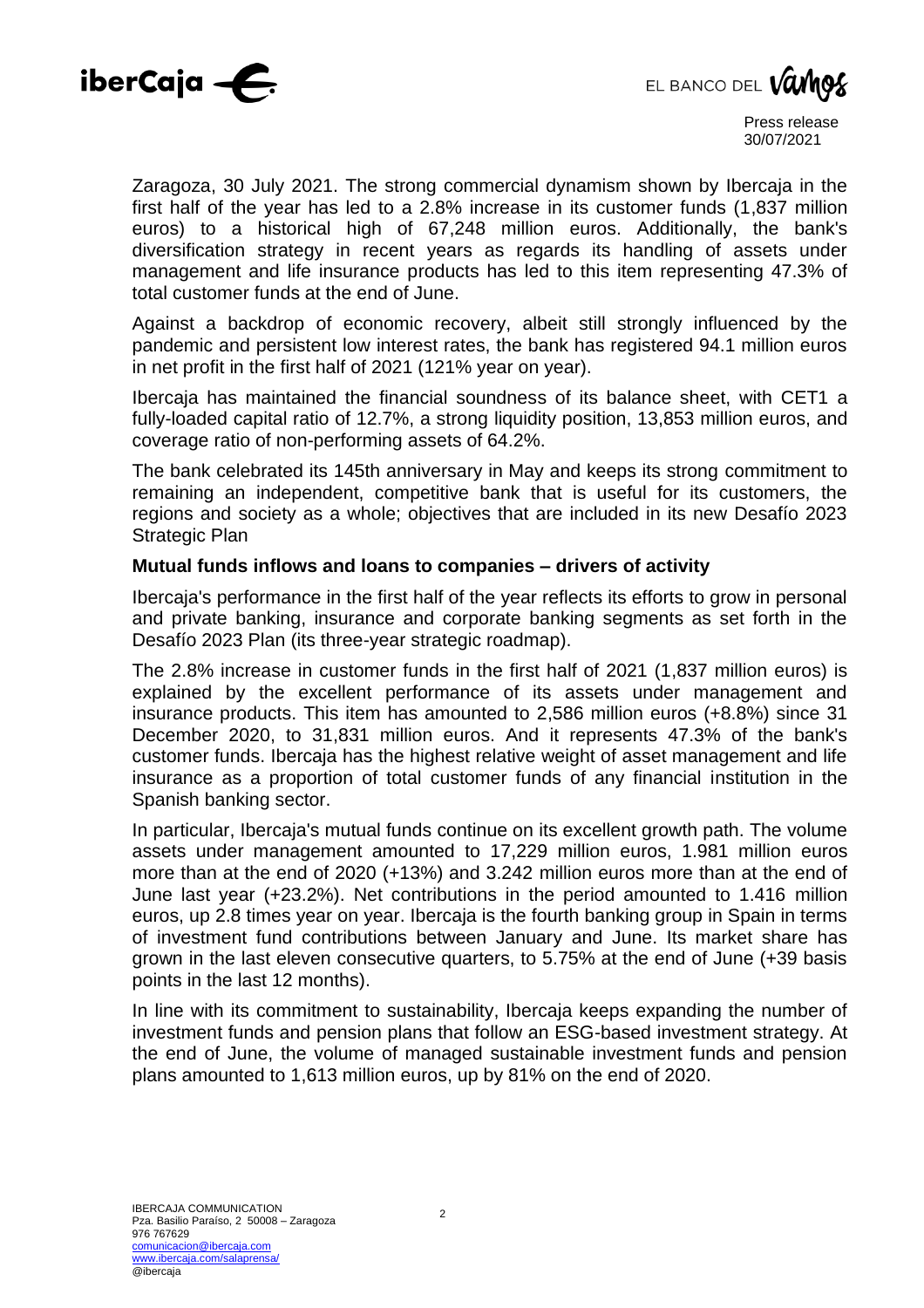





Pension plans also showed robust performance in the period under review. Individual pension plans increased by 6.9% since the end of 2020 (190 million euros) in the balance under management to 2,941 million euros and increased their market share by 6 b.p. to 3.4%. The volume of employment plans increased by 199 million euros compared to 31 December (+4.7%), which also led it to increase its share in the sector by 12 b.p. to 12.1%.

New life and non-life risk insurance premiums also registered a substantial increase of 63.2% year on year, following the bank's decision to grow this line of product as laid down in its new strategic plan. New life-risk insurance premiums have gone up by 106.2% year on year, while new non-life insurance premiums have risen by 57.4%.



Performing loans to companies grow 372 million euros, a 5% increase year to date and Ibercaja increases its market share in this segment by 9 basis points.

**Performing loans to companies**



3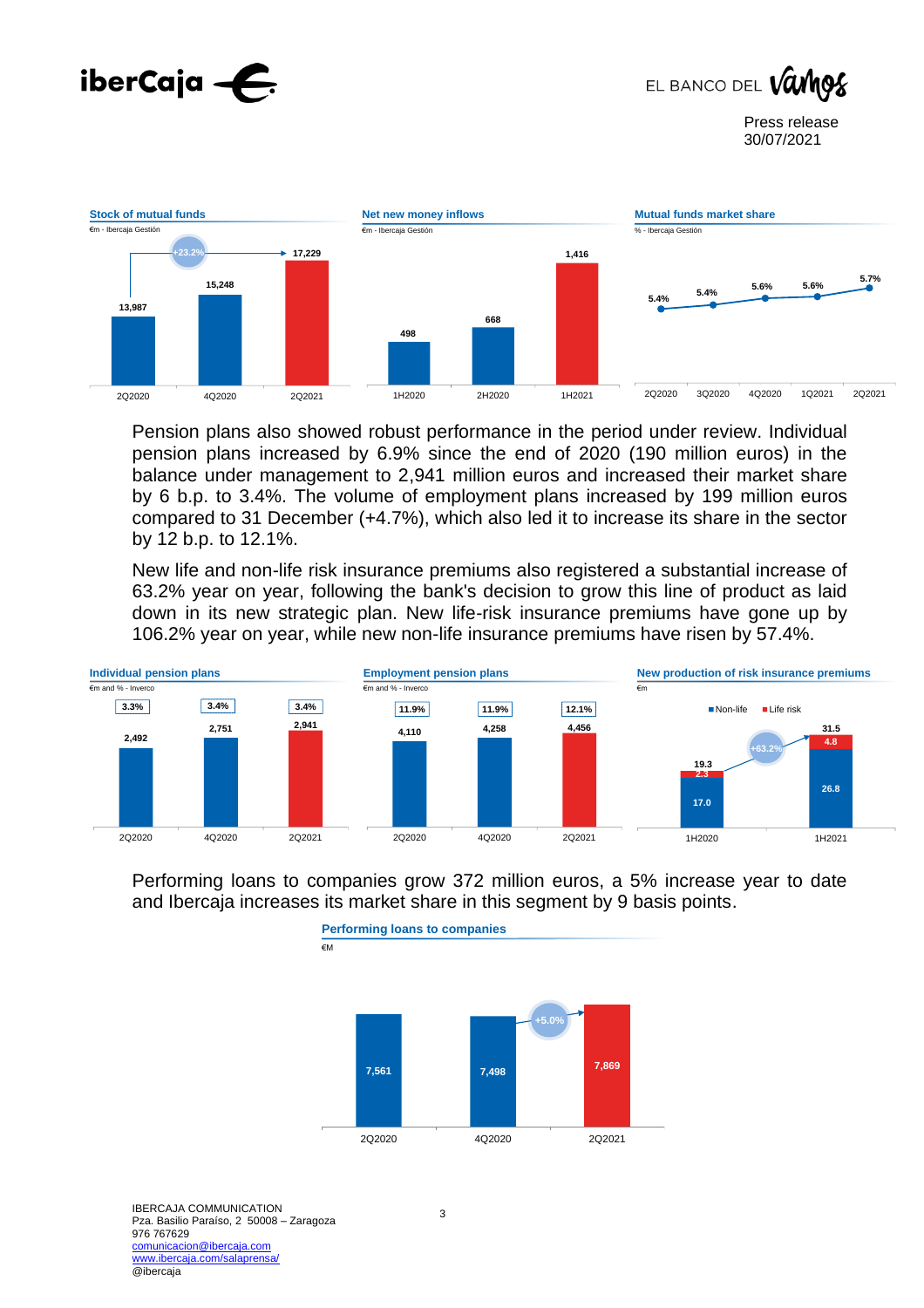



Against a backdrop of economic reactivation in the first half of the year, Ibercaja's new Corporate Banking area is fostering business with this customer segment. This year, the bank will primarily focus on supporting its customers to facilitate access to funds from the NextGenerationEU plan and to advise them on how to identify opportunities and apply for aid. In June, Ibercaja joined Mazars and Silo, expert European fund management companies, to provide a tailored service under special terms and conditions for its customers.

The number of new deals associated with the ICO COVID facilities has gone down, amounting to 232 million euros in the first half of the year, and reflecting a reduction in the need for this type of financing. Since the beginning of the crisis, the bank has granted 2,062 million euros of this type of loan with a partial guarantee from the state through the ICO. Of the financed amount, 81% went to self-employed workers and small- and medium-sized enterprises.

In addition, the balance of outstanding moratoriums on loans to individuals granted to alleviate the situation of the most vulnerable customers since the beginning of the pandemic decreased by 75% to 193.1 million euros at the end of June.



## **More digital customers and innovative project in the first financial sandbox**

Ibercaja's digitalisation maintains a steady course with more than 865,000 digital customers, 7.7% more than on 30 June 2020, thanks to an increase in the number of mobile *app* users (+23.1%) and *Ibercaja Pay* users (+98.3%). In addition, 56.4% of customers used the bank's digital assets in the last quarter and 74.7% of transactions were carried out through digital banking.

As a highlight in the first half of 2021, it is worth mentioning that that the "Pension by Consumption" project designed by Ibercaja and the fintech Pensumo was one of the 18 projects selected in the first call for applications of the sandbox developed by the Spanish Ministry of Economic Affairs and Digital Transformation. A sandbox aimed at promoting innovation and disruption in the financial system. This initiative is further proof of Ibercaja's commitment to offering its customers innovative solutions to generate future savings, and another step forward in its relationship with customers through remote channels.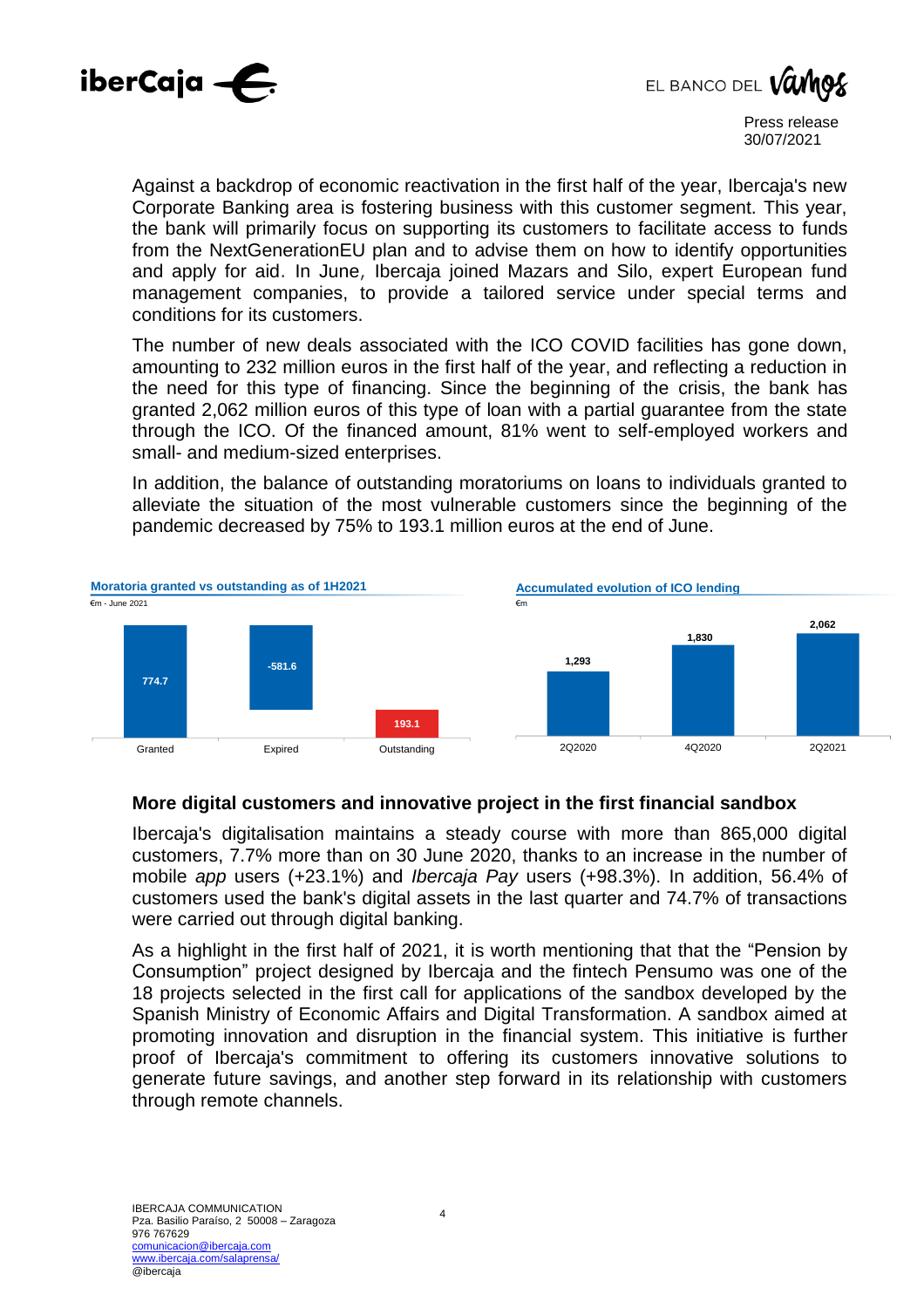



#### **Euribor, at historical lows, impacts the retail margin**

Net interest margin stood at 246.1 million euros, 8.2% lower than in the same period in 2020, once again affected by the impact of negative interest rates in the performance of the loan portfolio.

Net fee income amounted to 202.9 million euros in the first half of the year, representing a year-on-year increase of 11.5% or 20.9 million euros. Non-banking commissions rose by 25.9% year on year or 27.9 million euros, mainly due to the positive performance of the assets under management and risk insurance in the last 12 months.

On aggregate, recurring revenues, as the sum of both items (net interest margin and net fee income), remain stable at 449 million euros (-0.2% year on year), in line with the bank's target for 2021.

Trading income contributed 35.6 million euros between January and June 2021.

Total expenses went up by 4.4% year on year. In the coming months, cost reductions will become apparent when employees leave under the workforce adjustment plan (ERE). This restructuring, which has been agreed with a majority of employee representatives, will also contribute to the adaptation of the retail model to current consumer habits and, at the same time, improve the bank's productivity and profitability levels. In June, the business volume per employee went up by 6.9% year on year to 18.4 million euros (up from 17.3 million euros at the end of June 2020).

The profit before provisions increased by 6.7% year on year (+12.1 million euros) owing to the 5.3% growth in the gross margin in the period.

Provisions in the quarter amounted to 55.8 million euros, 50.9% less than in the first half of 2020, when an extraordinary provision of 70.1 million euros was made to cover the possible adverse effects of the pandemic crisis. Provisions for loans and foreclosed assets have gone down by 19.8 million euros, 29% less year on year.

**Total provisions** €m **68.3 48.5 -24.9 7.3 70.1 113.5 55.8** 1H2020 1H2021 Covid-19 ■Rest Loans & foreclosed assets **Cost of risk**  €m **0.43% 0.30% 0.27% 0.71%** 2020 1H2021 Covid-19 Loans & foreclosed assets

Lastly, Ibercaja generated a net profit of 94.1 million euros in the first half of 2021, 121% more than in the same period of the previous year.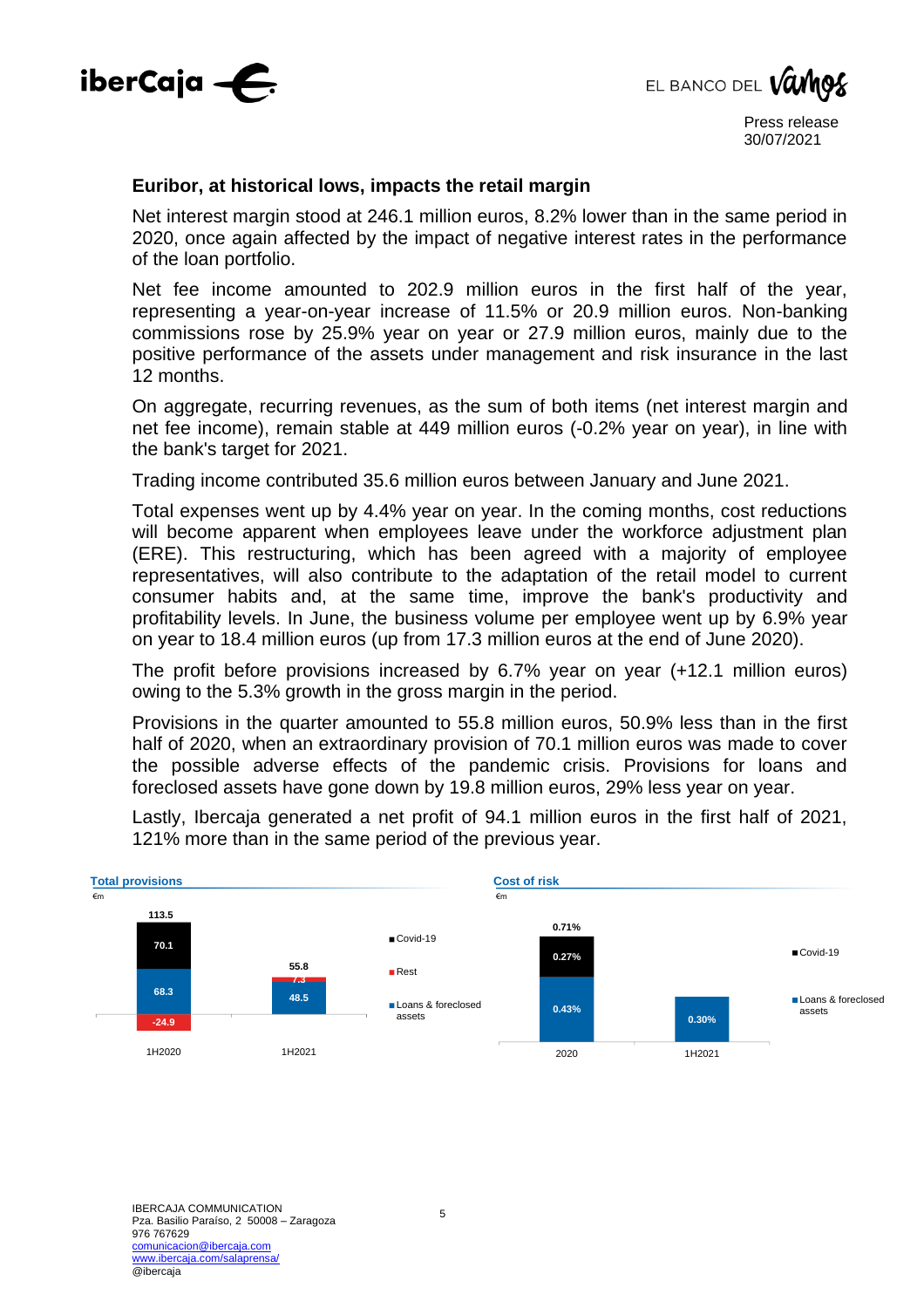



### **Ibercaja maintains its financial strength and its asset quality is over the system's average**

The bank is maintaining the financial strength of its balance sheet, with a fully-loaded CET1 capital ratio of 12.7%, 14 basis points up from the end of 2020.

In *Phased In* terms, the CET1 capital is 13.5%, while the Total Capital ratio is 18.1%. The excess capital in terms of 2021 SREP requirements stands at 563 basis points.

Ibercaja maintains its strong liquidity position, with LCR and NSFR ratios of 455.2% and 147.5% respectively. The loan-to-deposit ratio has gone up to 82.9% (from 81.1% at 31 December 2020) as a result of a reduction in deposits.

The bank continued to effectively manage irregular investments, reducing nonperforming assets (doubtful loans + foreclosed assets) by 156 million euros, 9.6% from January to June. The bank's NPL rate continued to fall to 2.8%, 37 b.p. lower than at the end of the year, widening its positive difference to the sector's average to 171 b.p., according to the latest information available at the end of May.

Net non-performing assets dropped by 89.3 million euros in the first half of the year, 14.5% since the end of the year and 35.7% year on year. The bank has increased the coverage ratio of toxic assets by 204 percentage points in the first half to 64.2%.



## **New sustainable products in the first half**

Following from its commitment to sustainable development and value creation through its operations and in line with the principles set forth in its Sustainability Policy, in the first half of the year, Ibercaja has accelerated its launch of sustainable finance products and services. Examples include loans to for improving the energy efficiency of homes and buildings, loans to transform the business sector, loans for sustainable investments, leasing for sustainable harvests and loans for renewable energies.

Ibercaja is also marketing sustainable investment funds and pension plans under the financial group's portfolio. Its offerings already include four investment funds and three pension plans that apply ESG criteria. Also, in June, the bank donated 460,000 euros to five charity projects set up by not-for-profit entities and associations, funds representing part of the management fees paid by the unitholders of the Sostenible and Solidario investment fund and pension plan. Subscribers to these products were

6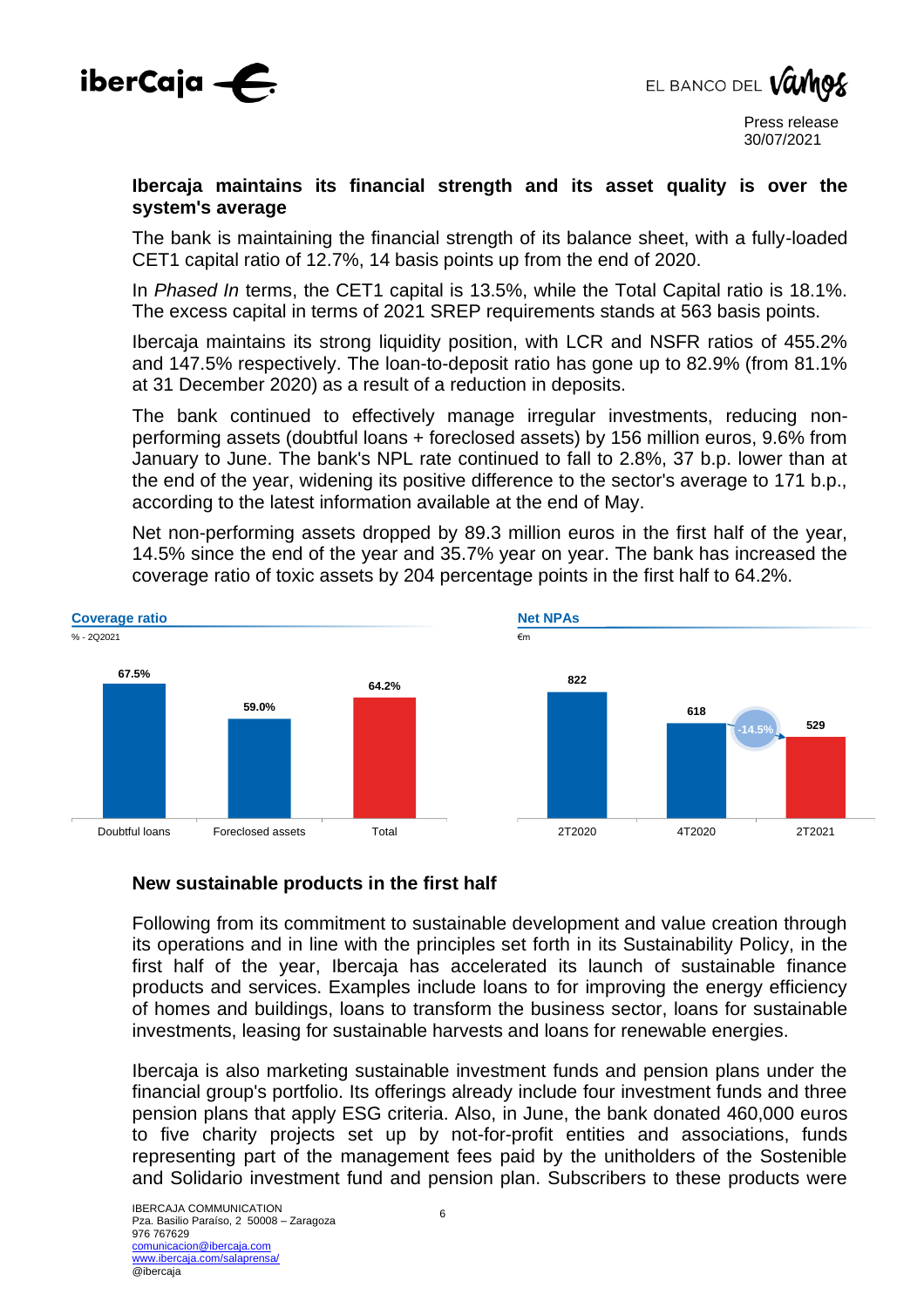



able to vote for their preferred choice of charity, by taking part in an initiative by the bank to inform them of the supported causes, and to make prospects and society as a whole aware of the differentiating alternative offered by these investment products.

In these first six months, the bank became one of the founding members of the Net Zero Banking (NZBA) alliance, led by the banking sector, sponsored by the UN and co-launched by the UNEP Finance Initiative and the Financial Services Task Force of the Sustainable Markets Initiative, set up to lead the transition to a low-carbon global economy.